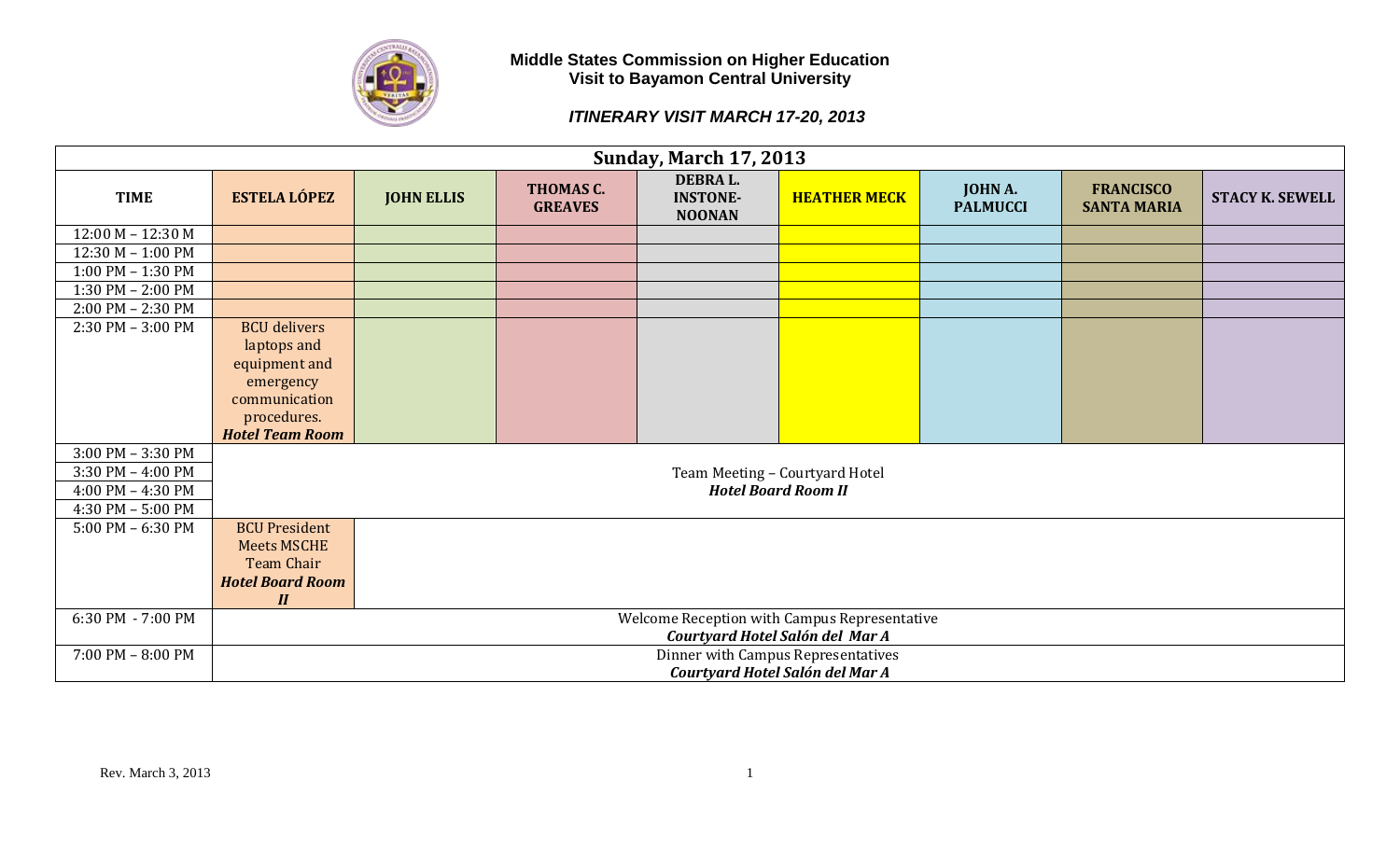

## *ITINERARY VISIT MARCH 17-20, 2013*

| <b>Monday, March 18, 2013</b> |                                                                                                                                                                             |                                                                                               |                                                                                        |                                                                                         |                                                                                                                         |                                                                                                                                                                                                |                                                                                        |                                                                                                           |  |  |
|-------------------------------|-----------------------------------------------------------------------------------------------------------------------------------------------------------------------------|-----------------------------------------------------------------------------------------------|----------------------------------------------------------------------------------------|-----------------------------------------------------------------------------------------|-------------------------------------------------------------------------------------------------------------------------|------------------------------------------------------------------------------------------------------------------------------------------------------------------------------------------------|----------------------------------------------------------------------------------------|-----------------------------------------------------------------------------------------------------------|--|--|
| <b>TIME</b>                   | <b>ESTELA LÓPEZ</b>                                                                                                                                                         | <b>JOHN ELLIS</b>                                                                             | <b>THOMAS C.</b><br><b>GREAVES</b>                                                     | DEBRA L.<br><b>INSTONE-</b><br><b>NOONAN</b>                                            | <b>HEATHER MECK</b>                                                                                                     | <b>JOHN A.</b><br><b>PALMUCCI</b>                                                                                                                                                              | <b>FRANCISCO</b><br><b>SANTA MARIA</b>                                                 | <b>STACY K. SEWELL</b>                                                                                    |  |  |
| $7:00$ AM $- 8:00$ AM         |                                                                                                                                                                             | <b>Breakfast Courtyard Hotel</b>                                                              |                                                                                        |                                                                                         |                                                                                                                         |                                                                                                                                                                                                |                                                                                        |                                                                                                           |  |  |
| 8:00 AM - 8:30 AM             |                                                                                                                                                                             | Transportation to Bayamon Central University                                                  |                                                                                        |                                                                                         |                                                                                                                         |                                                                                                                                                                                                |                                                                                        |                                                                                                           |  |  |
| 8:30 AM - 9:30 AM             |                                                                                                                                                                             | <b>President Meets MSCHE Evaluation Team</b><br><b>President Office</b>                       |                                                                                        |                                                                                         |                                                                                                                         |                                                                                                                                                                                                |                                                                                        |                                                                                                           |  |  |
| $9:30$ AM $- 10:15$ AM        |                                                                                                                                                                             |                                                                                               |                                                                                        |                                                                                         | <b>Brief Tour of Campus</b>                                                                                             |                                                                                                                                                                                                |                                                                                        |                                                                                                           |  |  |
| 10:15-10:30                   | Refreshment<br><b>Conference I - Rafael Cordero</b>                                                                                                                         |                                                                                               |                                                                                        |                                                                                         |                                                                                                                         |                                                                                                                                                                                                |                                                                                        |                                                                                                           |  |  |
| 10:30 AM- 11:30 AM            | <b>Steering Committee Meets Team</b><br><b>Conference I - Rafael Cordero</b>                                                                                                |                                                                                               |                                                                                        |                                                                                         |                                                                                                                         |                                                                                                                                                                                                |                                                                                        |                                                                                                           |  |  |
| $11:30$ AM - $12:00$ M        |                                                                                                                                                                             |                                                                                               |                                                                                        |                                                                                         | Administrative Council Meets Team<br><b>Conference I Rafael Cordero</b>                                                 |                                                                                                                                                                                                |                                                                                        |                                                                                                           |  |  |
| 12:00 M - 1:30 PM             |                                                                                                                                                                             |                                                                                               |                                                                                        |                                                                                         | Lunch with Board of Trustee<br><b>Conference I Rafael Cordero</b>                                                       |                                                                                                                                                                                                |                                                                                        |                                                                                                           |  |  |
| 1:30 PM - 2:30 PM             | Fr. Mario<br>Rodríguez Council<br>of Founders<br>President and<br>acting Board of<br><b>Trustees President</b><br><b>BCU President</b><br><b>Conference Room</b><br>$\prod$ | Mr. José Aviles<br><b>IT Director</b><br>(Individual<br>Meeting)<br><b>IT Director Office</b> | Meeting with<br><b>Student Council</b><br><b>Conference I</b><br><b>Rafael Cordero</b> | Planning<br>Director/Strategic<br>Plan (Individual<br>Meeting)<br><b>Conference III</b> | <b>Graduate Program</b><br>Director and<br>Programs<br><b>Coordinators</b><br><b>Graduate</b><br><b>Conference Room</b> | Fr. Mario<br>Rodríguez Council<br>of Founders<br>President and<br>acting Board of<br><b>Trustees President</b><br><b>BCU President</b><br><b>Conference Room</b><br>$\boldsymbol{\mathit{II}}$ | Meeting with<br><b>Student Council</b><br><b>Conference I</b><br><b>Rafael Cordero</b> | Graduate Program<br>Director and<br>Programs<br>Coordinators<br><b>Graduate</b><br><b>Conference Room</b> |  |  |

Rev. March 3, 2013 2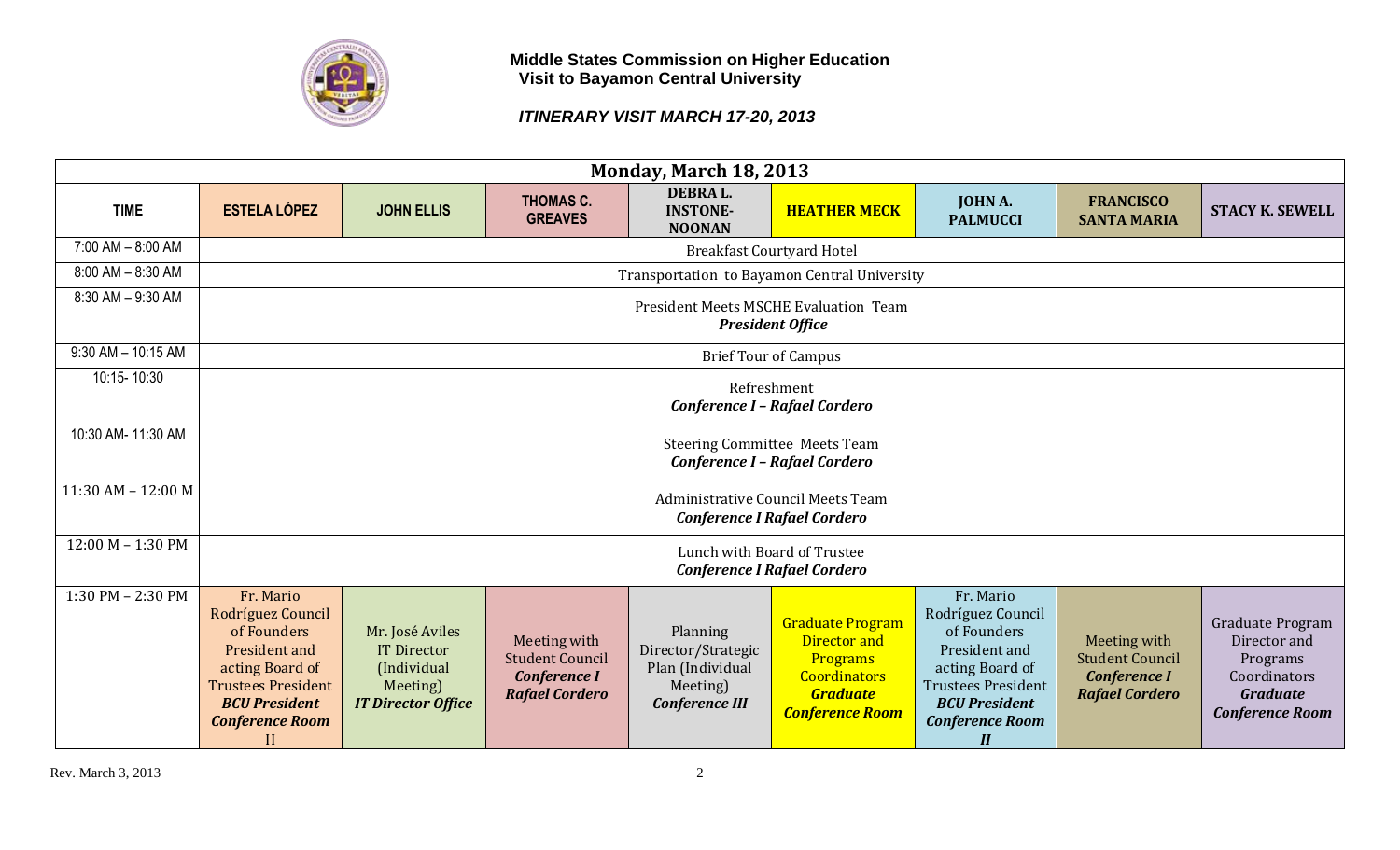

| <b>Monday, March 18, 2013</b> |                                                                                                                                                                                  |                                                                                        |                                                                                                                |                                                                                                      |                                                                                                                              |                                                                                                                                                                    |                                                                                                                                                          |                                                                                                                |  |  |
|-------------------------------|----------------------------------------------------------------------------------------------------------------------------------------------------------------------------------|----------------------------------------------------------------------------------------|----------------------------------------------------------------------------------------------------------------|------------------------------------------------------------------------------------------------------|------------------------------------------------------------------------------------------------------------------------------|--------------------------------------------------------------------------------------------------------------------------------------------------------------------|----------------------------------------------------------------------------------------------------------------------------------------------------------|----------------------------------------------------------------------------------------------------------------|--|--|
| <b>TIME</b>                   | <b>ESTELA LÓPEZ</b>                                                                                                                                                              | <b>JOHN ELLIS</b>                                                                      | <b>THOMAS C.</b><br><b>GREAVES</b>                                                                             | DEBRA L.<br><b>INSTONE-</b><br><b>NOONAN</b>                                                         | <b>HEATHER MECK</b>                                                                                                          | <b>JOHN A.</b><br><b>PALMUCCI</b>                                                                                                                                  | <b>FRANCISCO</b><br><b>SANTA MARIA</b>                                                                                                                   | <b>STACY K. SEWELL</b>                                                                                         |  |  |
| $3:00$ PM $-$ 4:00 PM         | Ex-Finance Dean,<br><b>Ms. Rosimar Ferrer</b><br>(Individual<br>meeting)<br>Note: BCU<br><b>Financial Dean will</b><br>be available.<br><b>Finance</b><br><b>Conference Room</b> | Mr. Jorge Díaz,<br><b>Distance Education</b><br><b>Faculty Research</b><br><b>Room</b> | Undergrad. College<br>Directors and<br>Program<br>Coordinators<br><b>Conference I</b><br><b>Rafael Cordero</b> | Dr. Judith Torres<br>Assessment<br>Specialist<br>(Individual<br>Meeting)<br><b>Assessment Office</b> | <b>Undergrad. College</b><br>Directors and<br>Program<br><b>Coordinators</b><br><b>Conference I</b><br><b>Rafael Cordero</b> | Ex-Finance Dean,<br>Ms. Rosimar Ferrer<br>(Individual<br>meeting)<br>Note: BCU<br>Financial Dean will<br>be available.<br><b>Finance</b><br><b>Conference Room</b> | Ms. Christine<br>Hernandez and<br>Ms. Niza Zayas<br>(Individual<br>Meeting)<br>Enrollment<br>Management<br><b>Dean Student</b><br><b>Conference Room</b> | Undergrad. College<br>Directors and<br>Program<br>Coordinators<br><b>Conference I</b><br><b>Rafael Cordero</b> |  |  |
| $4:00$ PM $-5:00$ PM          |                                                                                                                                                                                  |                                                                                        |                                                                                                                |                                                                                                      | Meeting with Faculty<br><b>Conference I Rafael Cordero</b>                                                                   |                                                                                                                                                                    |                                                                                                                                                          |                                                                                                                |  |  |
| $5:00$ PM $-6:00$ PM          |                                                                                                                                                                                  |                                                                                        |                                                                                                                |                                                                                                      | Van to Courtyard Hotel                                                                                                       |                                                                                                                                                                    |                                                                                                                                                          |                                                                                                                |  |  |
| $6:00$ PM $- 7:00$ PM         |                                                                                                                                                                                  |                                                                                        |                                                                                                                |                                                                                                      |                                                                                                                              |                                                                                                                                                                    |                                                                                                                                                          |                                                                                                                |  |  |
| 7:00 PM-8:00 PM               |                                                                                                                                                                                  | Dinner Courtyard Hotel                                                                 |                                                                                                                |                                                                                                      |                                                                                                                              |                                                                                                                                                                    |                                                                                                                                                          |                                                                                                                |  |  |
| $8:00 - 9:00$ PM              |                                                                                                                                                                                  |                                                                                        |                                                                                                                |                                                                                                      | <b>Team Meeting</b><br><b>Hotel Board Room II</b>                                                                            |                                                                                                                                                                    |                                                                                                                                                          |                                                                                                                |  |  |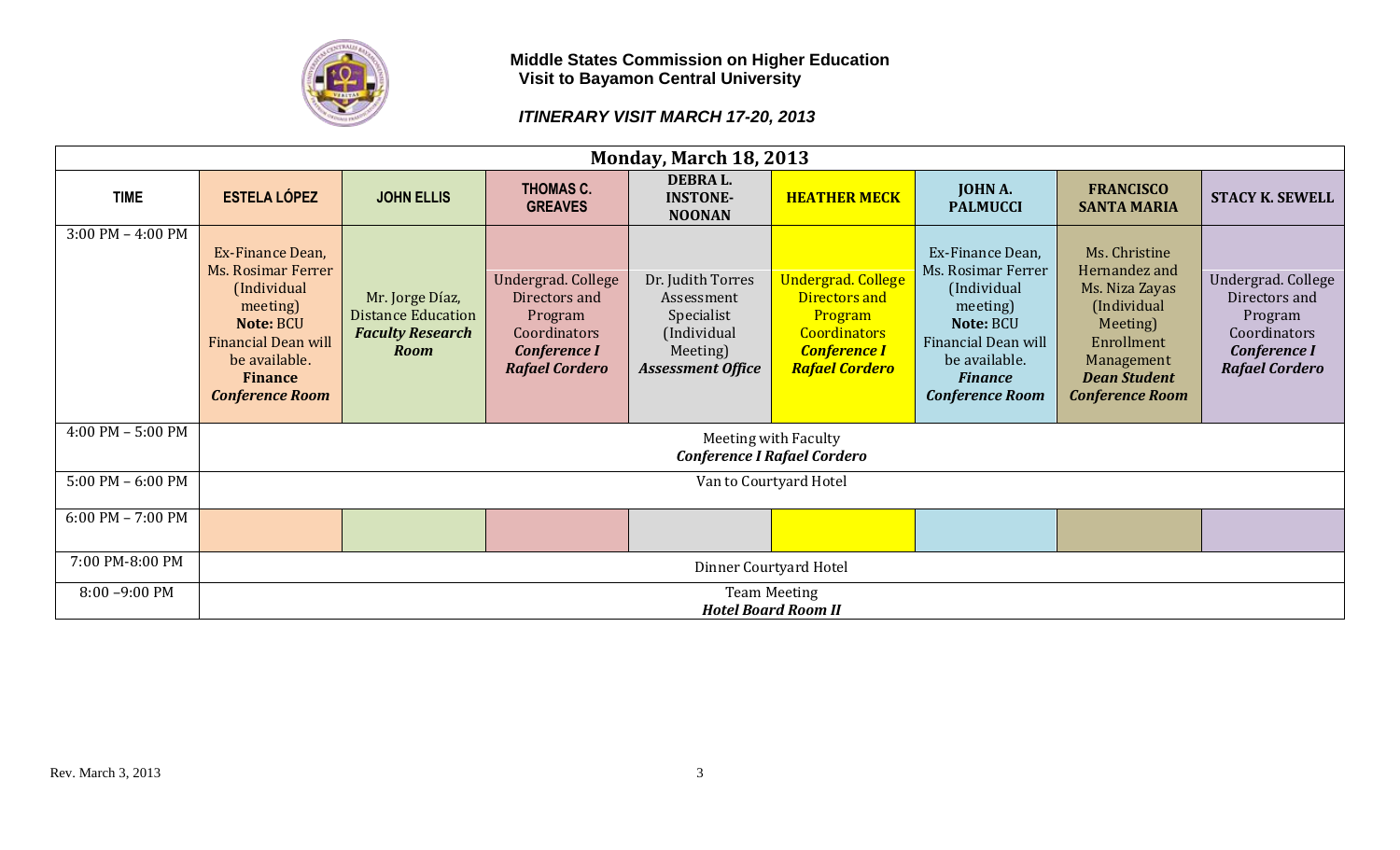

|                              | Tuesday, March 19, 2013                                                                                                             |                                                                                                                              |                                                                                                                |                                                                                                                       |                                                                                                                                                                        |                                                                                                                       |                                                                                                                       |                                                                                                                                           |  |  |  |
|------------------------------|-------------------------------------------------------------------------------------------------------------------------------------|------------------------------------------------------------------------------------------------------------------------------|----------------------------------------------------------------------------------------------------------------|-----------------------------------------------------------------------------------------------------------------------|------------------------------------------------------------------------------------------------------------------------------------------------------------------------|-----------------------------------------------------------------------------------------------------------------------|-----------------------------------------------------------------------------------------------------------------------|-------------------------------------------------------------------------------------------------------------------------------------------|--|--|--|
| <b>TIME</b>                  | <b>ESTELA LÓPEZ</b>                                                                                                                 | <b>JOHN ELLIS</b>                                                                                                            | <b>THOMAS C.</b><br><b>GREAVES</b>                                                                             | <b>DEBRAL.</b><br><b>INSTONE-</b><br><b>NOONAN</b>                                                                    | <b>HEATHER MECK</b>                                                                                                                                                    | <b>JOHN A.</b><br><b>PALMUCCI</b>                                                                                     | <b>FRANCISCO</b><br><b>SANTA MARIA</b>                                                                                | <b>STACY K. SEWELL</b>                                                                                                                    |  |  |  |
| $7:00$ AM $- 8:00$ AM        |                                                                                                                                     |                                                                                                                              |                                                                                                                |                                                                                                                       | <b>Breakfast Courtyard Hotel</b>                                                                                                                                       |                                                                                                                       |                                                                                                                       |                                                                                                                                           |  |  |  |
| $8:00$ AM $- 8:30$ AM        |                                                                                                                                     |                                                                                                                              |                                                                                                                |                                                                                                                       | Van to Bayamon Central University                                                                                                                                      |                                                                                                                       |                                                                                                                       |                                                                                                                                           |  |  |  |
| 8:30 AM - 9:30 AM            |                                                                                                                                     |                                                                                                                              |                                                                                                                |                                                                                                                       | <b>Exhibit Examination</b><br><b>Work Room</b>                                                                                                                         |                                                                                                                       |                                                                                                                       |                                                                                                                                           |  |  |  |
| $9:30$ AM $-10:00$<br>AM     | Ms. Edna Ortiz<br><b>Financial Aid</b><br>(Individual<br>Meeting)<br><b>Finance</b><br><b>Conference Room</b>                       | Mission, Goals and<br>Integrity<br>Stds. 1 and 6<br>Committee<br><b>BCU President</b><br><b>Conference Room</b><br>$\bf{II}$ | Academic Senate<br><b>Conference I</b><br><b>Rafael Cordero</b>                                                | Assessment of<br><b>Student Learning</b><br>St. 14 Assessment<br>Committee St. 7<br><b>Conference III</b>             | <b>Assessment of</b><br><b>Student Learning</b><br>St. 14 Assessment<br>Committee St. 7<br><b>Conference III</b>                                                       | Ms. Edna Ortiz<br><b>Financial Aid</b><br>(Individual<br>Meeting)<br><b>Finance</b><br><b>Conference Room</b>         | <b>Student Support</b><br><b>Service Committee</b><br>Stds, 8 and 9<br><b>Students Dean</b><br><b>Conference Room</b> | Assessment of<br><b>Student Learning</b><br>St. 14 Assessment<br>Committee St. 7<br><b>Conference III</b>                                 |  |  |  |
| 10:00 AM-10:30 AM            | <b>Planning, Resource</b><br><b>Allocation and</b><br>Institutional<br>Renewal<br>Committee St. 2<br>and 3<br><b>Conference III</b> | Fr. Rafael González<br>and Sister<br>Nazarena<br>Pastoral<br>Coordinators<br>(Individual<br>Meeting)<br><b>Chapel</b>        | Mr. Joel Vélez<br>Alumni<br>Coordinator<br>(Individual<br>Meeting)<br><b>Dean Student</b><br><b>Conference</b> | Planning, Resource<br>Allocation and<br>Institutional<br>Renewal<br>Committee St. 2<br>and 3<br><b>Conference III</b> | Dr. Luz Valentin<br>and Colleges<br><b>Directors</b><br>Educational<br>Offering St. 11<br><b>BCU President</b><br><b>Conference Room</b><br>$\boldsymbol{\mathit{II}}$ | Planning, Resource<br>Allocation and<br>Institutional<br>Renewal<br>Committee St. 2<br>and 3<br><b>Conference III</b> | Mr. Joel Vélez<br>Alumni<br>Coordinator<br>(Individual<br>Meeting)<br><b>Students Dean</b><br><b>Conference</b>       | Dr. Luz Valentin<br>and College<br>Directors<br>Educational<br>Offering St.11<br><b>BCU President</b><br><b>Conference Room</b><br>$I\!I$ |  |  |  |
| 10:30 AM -11:30 AM           |                                                                                                                                     | Meeting with Students<br><b>Science Amphitheater</b>                                                                         |                                                                                                                |                                                                                                                       |                                                                                                                                                                        |                                                                                                                       |                                                                                                                       |                                                                                                                                           |  |  |  |
| 11:30 AM - 12:00 M Work Room |                                                                                                                                     | <b>Work Room</b>                                                                                                             | <b>Work Room</b>                                                                                               | <b>Work Room</b>                                                                                                      | <b>Work Room</b>                                                                                                                                                       | <b>Work Room</b>                                                                                                      | <b>Work Room</b>                                                                                                      | <b>Work Room</b>                                                                                                                          |  |  |  |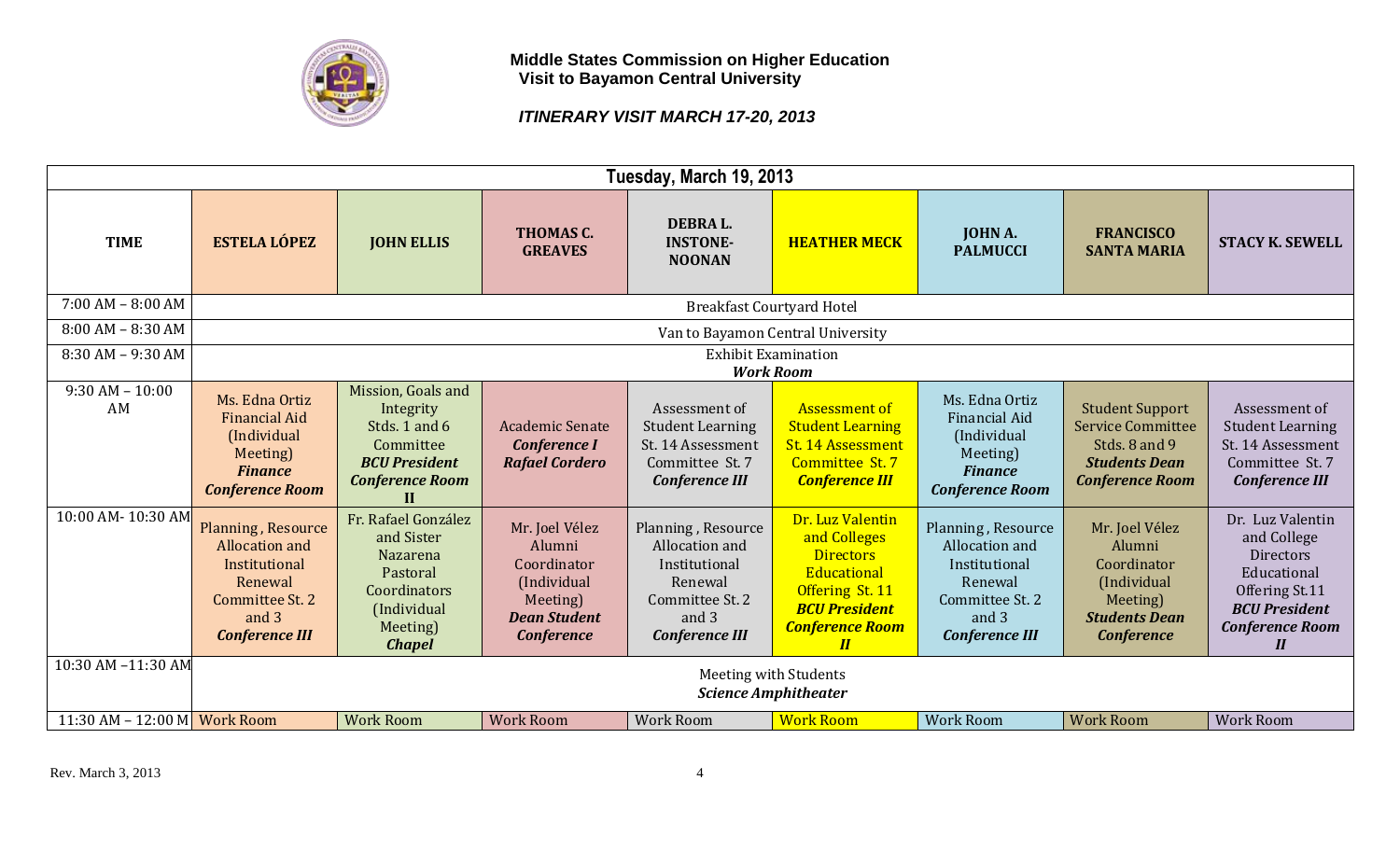

|                       | Tuesday, March 19, 2013                                                                             |                                                                                                                                                                   |                                                                                                                |                                                                                                                      |                                                                                                                                    |                                                                                                         |                                                                                                                |                                                                                                                            |  |  |  |
|-----------------------|-----------------------------------------------------------------------------------------------------|-------------------------------------------------------------------------------------------------------------------------------------------------------------------|----------------------------------------------------------------------------------------------------------------|----------------------------------------------------------------------------------------------------------------------|------------------------------------------------------------------------------------------------------------------------------------|---------------------------------------------------------------------------------------------------------|----------------------------------------------------------------------------------------------------------------|----------------------------------------------------------------------------------------------------------------------------|--|--|--|
| <b>TIME</b>           | <b>ESTELA LÓPEZ</b>                                                                                 | <b>JOHN ELLIS</b>                                                                                                                                                 | THOMAS C.<br><b>GREAVES</b>                                                                                    | DEBRA L.<br><b>INSTONE-</b><br><b>NOONAN</b>                                                                         | <b>HEATHER MECK</b>                                                                                                                | <b>JOHN A.</b><br><b>PALMUCCI</b>                                                                       | <b>FRANCISCO</b><br><b>SANTA MARIA</b>                                                                         | <b>STACY K. SEWELL</b>                                                                                                     |  |  |  |
| $12:00 M - 1:30 PM$   |                                                                                                     |                                                                                                                                                                   |                                                                                                                | Lunch with Grant Directors/External Resources                                                                        | <b>Conference I Rafael Cordero</b>                                                                                                 |                                                                                                         |                                                                                                                |                                                                                                                            |  |  |  |
| $1:30$ PM $- 2:00$ PM | University<br><b>Academic Council</b><br>and Senate<br><b>Conference I</b><br><b>Rafael Cordero</b> | Dr. Oscar Cruz-<br>Cuevas and Fr.<br><b>Yamil Samalot</b><br>(Individual<br>Meeting)<br><b>Liberal Arts and</b><br><b>Humanities</b><br><b>Director</b> 's Office | <b>Mrs Milagros</b><br>Rivera-Counselling<br><b>Director</b><br><b>Dean Student</b><br><b>Conference Room</b>  | Dr. Judith Torres<br>Assessment of<br><b>Student Learning</b><br>St. 14 Assessment<br>St. 7<br><b>Conference III</b> | Dr. Judith Torres<br><b>Assessment of</b><br><b>Student Learning</b><br>St. 14 Assessment<br><b>St. 7</b><br><b>Conference III</b> | University<br>Academic Council<br>and Senate<br><b>Conference I</b><br><b>Rafael Cordero</b>            | <b>Mrs Milagros</b><br>Rivera-Counselling<br>Director<br><b>Dean Student</b><br><b>Conference Room</b>         | Dr. Judith Torres<br>Assessment of<br><b>Student Learning</b><br>St. 14 Assessment<br>St. 7<br><b>Conference III</b>       |  |  |  |
| 2:00 PM - 2:30 PM     | Prof. Lourdes Ríos<br>ETI (Title V)<br>Director<br><b>ETI Director Office</b>                       | <b>General Education</b><br>and Related<br>Activities<br>Committee St.12<br>and 13<br><b>PPOHA Research</b><br><b>Room</b>                                        | Ms. Annette<br>Valentín Library<br>Director<br>(Individual<br>Meeting)<br><b>Art Exposition</b><br><b>Area</b> | <b>General Education</b><br>and Related<br>Activities<br>Committee St.12 and<br>13<br><b>PPOHA Research</b><br>Room  | Ms. Annette<br><b>Valentin Library</b><br><b>Director</b><br>(Individual<br>Meeting)<br><b>Art Exposition</b><br><b>Area</b>       | Dr. Lille Troche<br>PPOHA Director<br>(Individual<br>Meeting)<br><b>PPOHA Director</b><br><b>Office</b> | Ms. Annette<br>Valentín Library<br>Director<br>(Individual<br>Meeting)<br><b>Art Exposition</b><br><b>Area</b> | <b>General Education</b><br>and Related<br>Activities<br>Committee St.12<br>and 13<br><b>PPOHA Research</b><br><b>Room</b> |  |  |  |
| 2:30 PM - 3:00 PM     | Leadership and<br>Governance<br>Committee ST. 4<br><b>Conference Room</b><br>III                    | <b>Individual Meetings</b>                                                                                                                                        | <b>Individual Meetings</b>                                                                                     | Fr. Angel Valentín<br><b>STEM Director</b><br>(Individual Meeting)<br><b>STEM Director</b><br><b>Office</b>          | <b>Individual Meetings</b>                                                                                                         | Leadership and<br>Governance<br>Committee ST. 4<br><b>Conference Room</b><br>III                        | <b>Individual Meetings</b>                                                                                     | <b>Individual Meetings</b>                                                                                                 |  |  |  |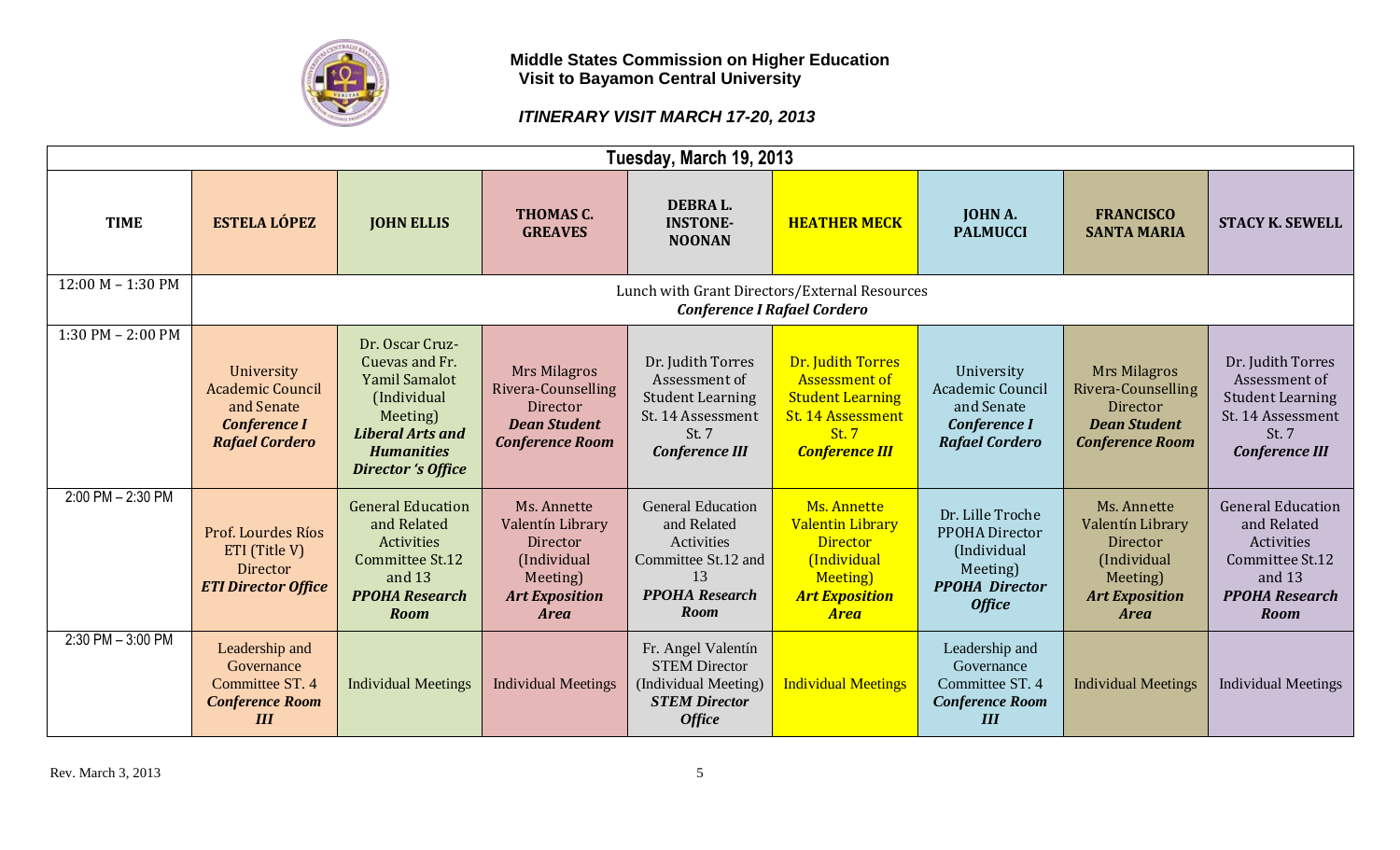

| Tuesday, March 19, 2013 |                        |                        |                             |                                                    |                      |                                   |                                        |                        |  |  |
|-------------------------|------------------------|------------------------|-----------------------------|----------------------------------------------------|----------------------|-----------------------------------|----------------------------------------|------------------------|--|--|
| <b>TIME</b>             | <b>ESTELA LÓPEZ</b>    | <b>JOHN ELLIS</b>      | THOMAS C.<br><b>GREAVES</b> | <b>DEBRAL.</b><br><b>INSTONE-</b><br><b>NOONAN</b> | <b>HEATHER MECK</b>  | <b>JOHN A.</b><br><b>PALMUCCI</b> | <b>FRANCISCO</b><br><b>SANTA MARIA</b> | <b>STACY K. SEWELL</b> |  |  |
| $3:00$ PM $-3:30$ PM    | <b>Work Room</b>       | <b>Work Room</b>       | <b>Work Room</b>            | <b>Work Room</b>                                   | <b>Work Room</b>     | <b>Work Room</b>                  | <b>Work Room</b>                       | <b>Work Room</b>       |  |  |
| $3:30$ PM $-4:00$ PM    | <b>Work Room</b>       | <b>Work Room</b>       | <b>Work Room</b>            | Work Room                                          | <b>Work Room</b>     | <b>Work Room</b>                  | <b>Work Room</b>                       | <b>Work Room</b>       |  |  |
| 4:00 PM $-$ 4:30 PM     | <b>Work Room</b>       | <b>Work Room</b>       | <b>Work Room</b>            | Work Room                                          | <b>Work Room</b>     | <b>Work Room</b>                  | <b>Work Room</b>                       | <b>Work Room</b>       |  |  |
| 4:30 PM $-$ 5:00 PM     | <b>Work Room</b>       | <b>Work Room</b>       | <b>Work Room</b>            | Work Room                                          | <b>Work Room</b>     | <b>Work Room</b>                  | <b>Work Room</b>                       | <b>Work Room</b>       |  |  |
| $5:00$ PM $-6:00$ PM    | Van to Courtyard Hotel |                        |                             |                                                    |                      |                                   |                                        |                        |  |  |
| $6:00$ PM $- 7:00$ PM   |                        | Dinner Courtyard Hotel |                             |                                                    |                      |                                   |                                        |                        |  |  |
| 7:00- PM                |                        |                        |                             | Team Meeting Courtyard Hotel                       |                      |                                   |                                        |                        |  |  |
|                         |                        |                        |                             |                                                    | <b>Board Room II</b> |                                   |                                        |                        |  |  |